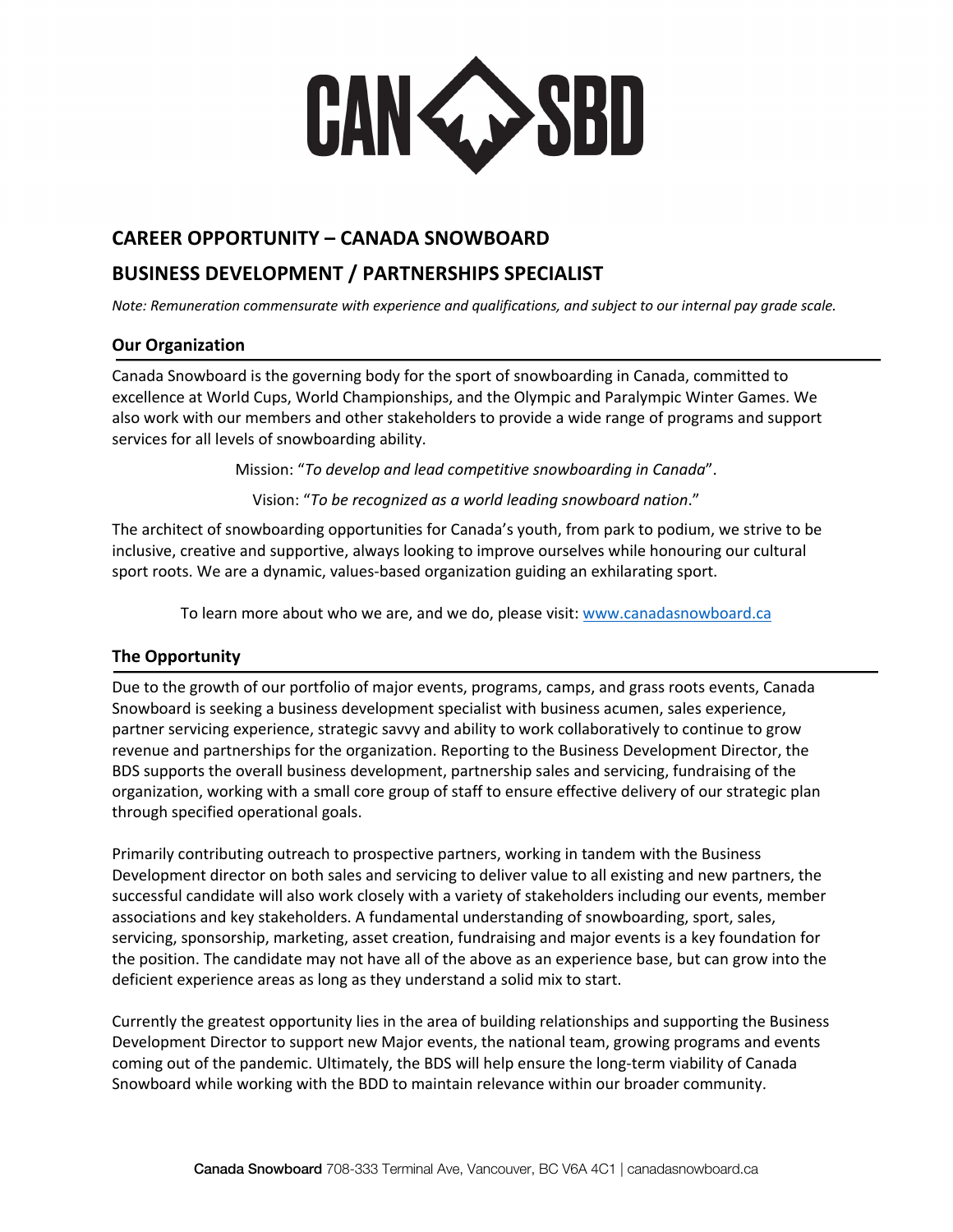

### **Targeted Fit**

You are an experienced marketer and/or sales person and entrepreneurial thinker who will bring partnership expertise from within or outside of the sport industry. Ideally, you will have significant experience, a relevant university degree and demonstrated leadership capabilities. Junior candidates will also be considered, if the right person emerges. In that regard, you are an excellent cultural fit with the organization, superb communicator, able to work independently, looking to grow with the organization and a relationship builder who can effectively bridge between partners and teams at all levels. Above all this, you have the ability to reconcile results demands with a caring corporate culture given your strong ethical framework that fits our core values.

Your strength lies in your personal attributes combined with relevant experience in a fast-paced business environment that ideally includes knowledge of the sport industry and the not-for-profit environment. Partnership engagements what you do; presentations, building proposals, exuding confidence without ego, building value for brands, strategic thinking; and your character built on intent, integrity and affability, facilitates building strong relationships and productive partnerships.

#### **General KSA and Personal Qualities Requirements**

Being a skilled value proposition salesperson, your entrepreneurial spirit, versatility and innovative approach to performance-based business operations is underpinned by:

- Understanding of a vision and mission to set goals and then develop and implement appropriate strategies, plans and budgets to realize them;
- Assist in building specific proposals for brands and partners
- Outreach to brands, agencies and prospective partners
- Provide servicing to existing partners at events, meetings
- Collaborate with the business development director on asset creation for partners
- Excellent interpersonal skills with a collegial style that makes you, and others, comfortable in a variety of settings;
- Sound decision making based on ability to think and act strategically, quickly identifying priorities and undertakings that will result in greatest impact;
- Strong business writing, presentation and verbal communication skills in English with an ability to communicate in French not essential but would be an asset;
- Knowledge and familiarity of the overall Canadian sport system; and
- Overall exceptional organization and planning skills with advanced proficiency with standard computer business applications.